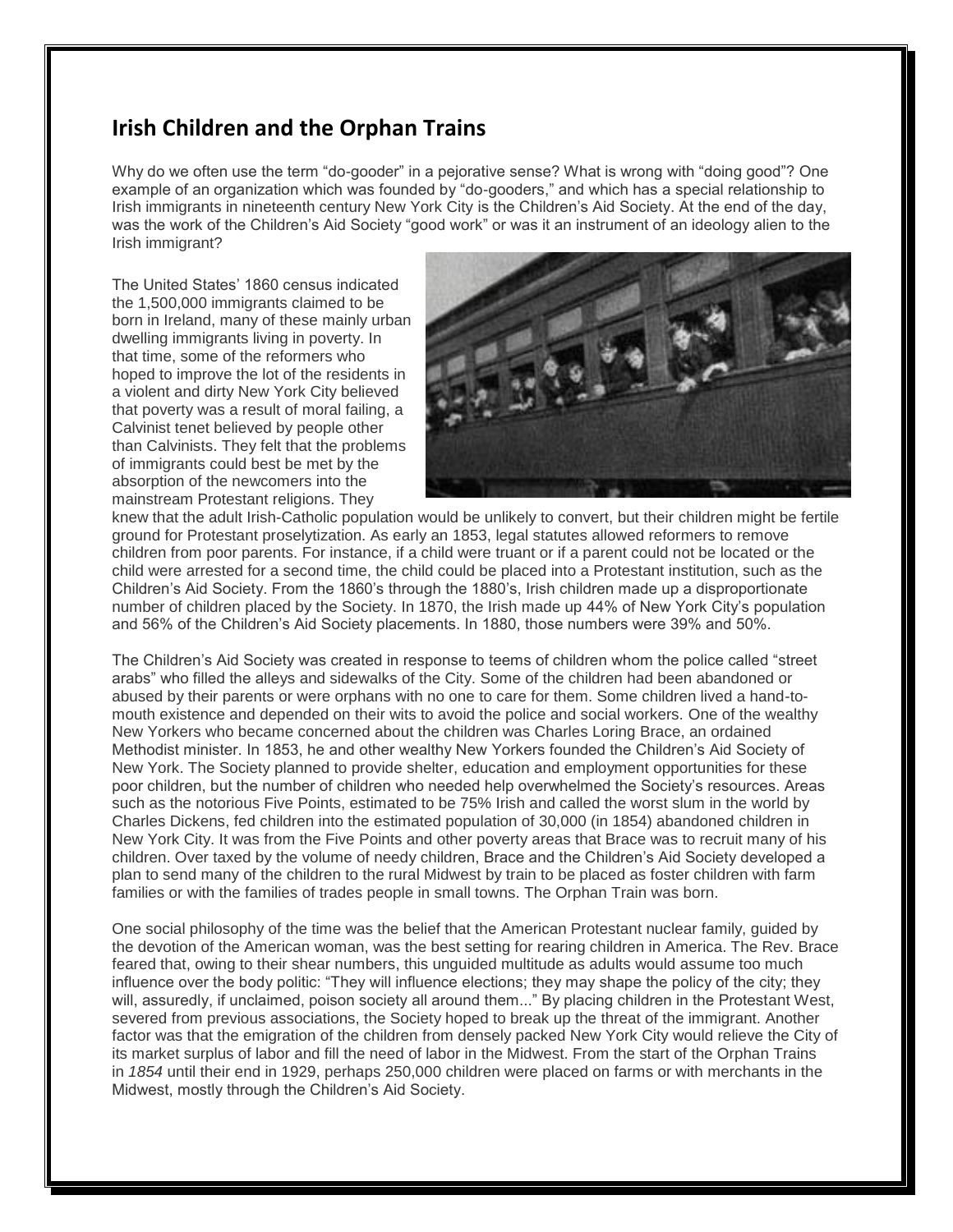The United States at this time possessed a seemingly unlimited area of arable land. Consequently, the need for farm labor was enormous. In Charles L. Brace's book *The Dangerous Classes of New York,* he describes how the street children were distributed to the Midwest. Circulars were sent to city weeklies and the rural papers, yielding hundreds of applications from farmers and mechanics requesting "a perfect child": "The girls must be pretty, good-tempered, not given to purloining sweetmeats, and fond of making fires at daylight, and with a constitutional love of Sunday School and Bible lessons. The boys must be well made, of good stock, never disposed to steal apples or pelt cattle, using language of perfect propriety, and delighting in family worship and prayer meetings more than fishing or skating parties." Some requested children with blue eyes, fair hair and blond complexions. Since these conditions were difficult to meet, a second method for distributing was adopted, basically a children's auction.

The children were formed into companies of approximately thirty, put under a western agent to supervise them, and notices were sent to local postmasters announcing the date and time a trainload of orphans would arrive in a community. On the appointed day a meeting was called in the church or town hail where people came forward to adopt the children. Of course, this program had its detractors who claimed that this scheme was a form of proselytizing, that every child was made a Protestant, that names were being changed, and that the children were being treated as slaves. Rev. Brace felt that a good farmer's home in the West was far superior to life in an asylum. Brace wished to interrupt the four stages of the "fortunes of the street waif': homeless child; young thief; drunkard; and imprisoned criminal. In practice, these adoptions were unsupervised. There was little or no follow up to assess the quality of the placement, leaving the children at the mercy of the randomness of the selection process.

Although the need for hands to work was substantial, no one community was large enough to be able to absorb all of the children in a group. Hence, the "shipment" of children was broken up, including the separation of siblings. Some children were not adopted and were sent back to New York. Fear of rejection led the Children's Aid Society to encourage children to adopt "sales" appeals, such as little song and dance routines or direct sales appeals: "Can I be your little by (or girl)?" Some of the children had been placed with the Children's Aid Society by their parents temporarily until the family's finances improved, but even some of these children were placed, never to see their parents again.



In 1869 in reaction to the criticism that the Children's Aid Society was converting Catholic children to Protestantism, Catholic Charities started sending orphans to the West on trains called "Mercy Trains." The Mercy Trains were managed by the New York Foundling Hospital which had been established in 1869 by the Sisters of Charity of St. Vincent de Paul. The Catholic program placed the children before they were escorted by a Sister to their new homes on the Mercy Trains.

In *1875,* the New York State Legislature passed the Children's Law intended by leading Protestant reformers to expand the placing out system and guarantee payment to maintain the children until they were placed. The Catholic Union, a male lobbying group, won support for an amendment stipulating that children be cared for in institutions of their own religious background. The Sisters

of Charity were quick to react and began accepting all children at whatever the rate the government required. Almost bankrupt prior to the law, the Sisters were able to survive and provide a valuable service

to homeless children. Other Catholic institutions followed.

The Children's Aid Society did not believe in practices that indentured the children or that placed them in apprenticeship systems which gave the adults that took the children complete control over them. Brace always reserved the right to break any contract at any time if the foster home failed its obligations to the